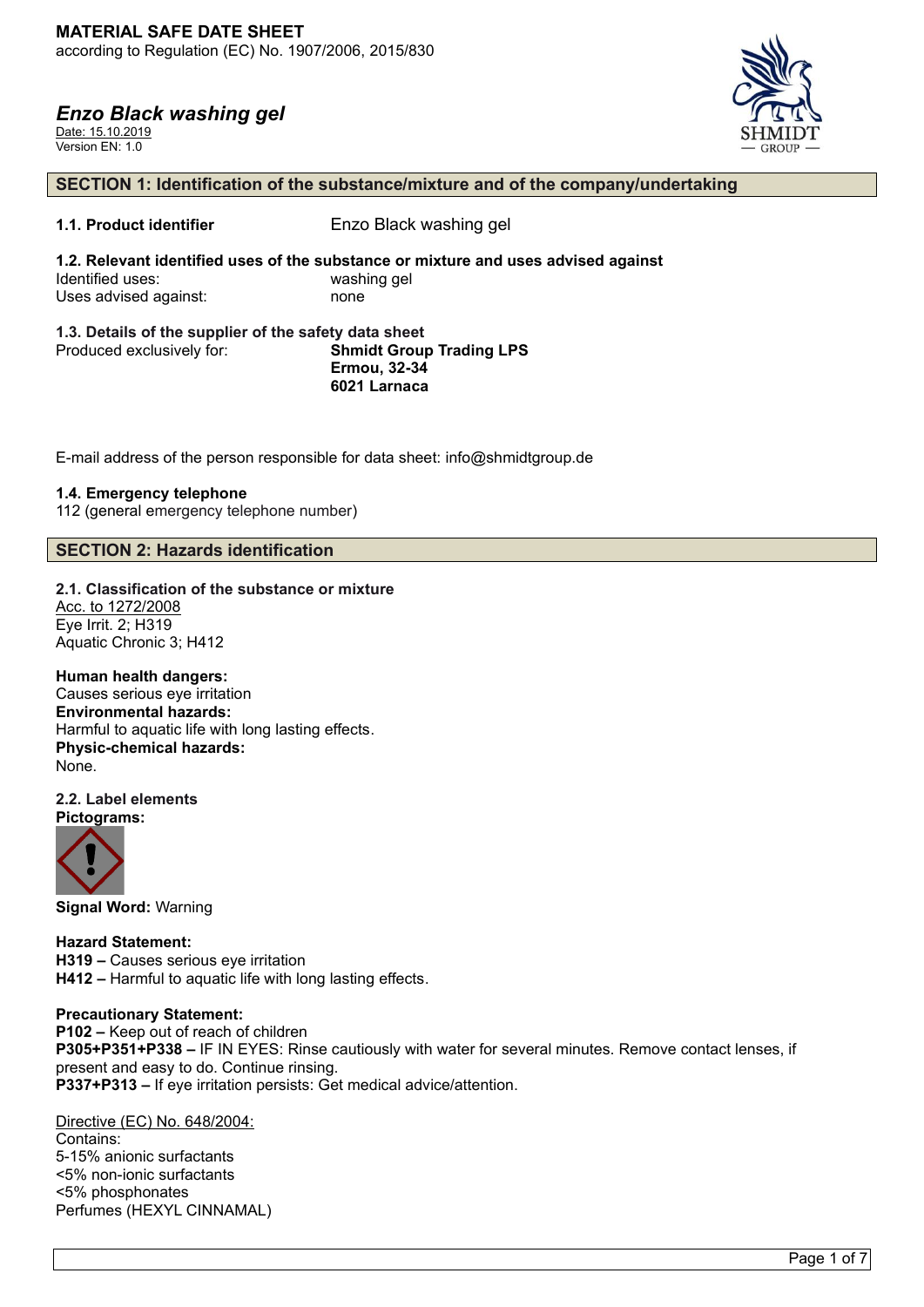Date: 15.10.2019 Version EN: 1.0



Preservation agents (2-BROMO-2-NITROPROPANE-1,3-DIOL, METHYLCHLOROISOTHIAZOLINONE, METHYLISOTHIAZOLINONE)

#### **2.3. Other hazards**

The mixture does not contain any substances PBT or vPvB.

# **SECTION 3: Composition/information on ingredients**

#### **3.1. Substances**

Not applicable.

#### **3.2. Mixtures**

Hazardous components:

| Substance name                                                                                                                                                                                                 | contains<br>$\frac{0}{0}$ | <b>Classification</b><br>1272/2008                      |                                               |
|----------------------------------------------------------------------------------------------------------------------------------------------------------------------------------------------------------------|---------------------------|---------------------------------------------------------|-----------------------------------------------|
|                                                                                                                                                                                                                |                           | <b>Hazard Class and</b><br><b>Category Code(s)</b>      | <b>Hazard Statement</b><br>Code(s)            |
| Amides, C8-18 (even numbered) and C18-<br>unsatd., N, N-bis(hydroxyethyl)<br>$CAS$ No.: -<br>EINECS No.: 931-329-6<br>Index $No. : -$<br>REACH No.: 01-2119490100-53                                           | <3                        | Skin Irrit. 2<br>Eye Dam. 1<br><b>Aquatic Chronic 2</b> | H <sub>315</sub><br>H <sub>3</sub> 18<br>H411 |
| Alcohols, C12-14, ethoxylated, sulfates,<br>sodium salts<br>CAS No.: 68891-38-3<br>EINECS No.: 500-234-8<br>Indeks No.: -<br>REACH No.: 01-2119488639-16<br>$\Gamma$ ul tayt af U shreaca in Cootion $4\Omega$ | <6                        | Skin Irrit.2<br>Eye Dam. 1<br>Aquatic Chronic 3         | H <sub>315</sub><br>H <sub>3</sub> 18<br>H412 |

Full text of H-phrases in Section 16

# **SECTION 4: First aid measures**

# **4.1. Description of first aid measures**

**General remarks:**

In the case of any symptoms call your doctor and if it is possible to show the container or label.

# Skin contact:

Take off contaminated clothing. Wash skin with soap and water Rinse thoroughly with water, rinse thoroughly with water, in case of irritation, contact a physician

Eye contact:

Contaminated eyes rinse with open eyelids. Consult a doctor.

Inhalation:

Remove to fresh air. Keep person warm and at rest. Consult a doctor.

Ingestion:

Rinse mouth with water. Do not induce vomiting! Obtain medical attention.

# **4.2. Most important symptoms and effects, both acute and delayed**

Skin contact: May causes irritation. Eye contact: Causes irritation.

# **4.3. Indication of any immediate medical attention and special treatment needed**

The decision about how to proceed is made by the doctor after a thorough assessment of the victim.

# **SECTION 5: Firefighting measures**

# **5.1. Extinguishing media**

**Suitable extinguishing media:** foam, dry powder extinguishers, CO<sub>2</sub>, water spray. Use appropriate extinguishing method for conditions.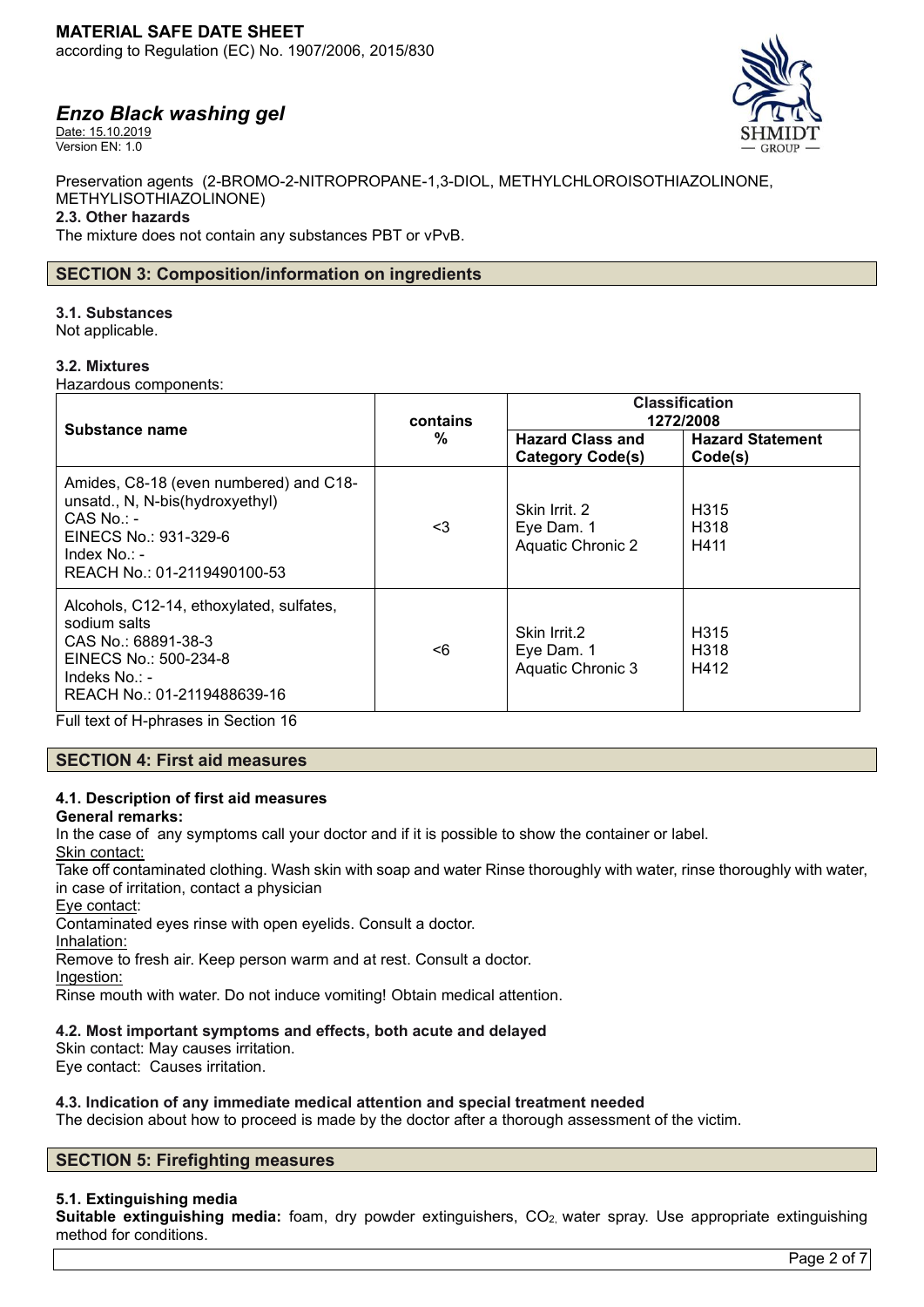Date: 15.10.2019 Version FN: 1.0



**Unsuitable extinguishing media:** Do not use a direct water jet.

#### **5.2. Special hazards arising from the substance or mixture**

During the fire, can be released toxic decomposition products: carbon oxides.

#### **5.3. Advice for firefighters**

Containers in fire area cooled with water spray, if it is possible to remove the danger zone. In the event of a fire in a confined space should wear protective clothing and breathing apparatus with compressed air. Do not allow fire-fighting water run-off into surface water, groundwater and sewer.

# **SECTION 6: Accidental release measures**

#### **6.1. Personal precautions, protective equipment and emergency procedures**

*For non-emergency personnel:* notify the appropriate service. Reduce access to the area of failure until the relevant cleaning operations have been completed.

*For emergency responders:* Ensure adequate ventilation. Use personal protective equipment.

#### **6.2. Environmental precautions**

Do not allow large amounts of this product to enter drains, sewers or watercourses.

#### **6.3. Methods and material for containment and cleaning up**

Prevent leakage and absorb with inert, absorbent material (such as sand, earth, vermiculite, diatomaceous earth, etc.). The contaminated material is placed in properly labeled containers for disposal in accordance with applicable regulations.

#### **6.4. Reference to other sections**

Refer to protective measures listed in section 8. Refer to disposal considerations listed in section 13.

# **SECTION 7: Handling and storage**

#### **7.1. Precautions for safe handling**

Avoid contact with eyes. Do not eat, drink or smoke while using the product. Wash your hands after using the product.

# **7.2. Conditions for safe storage, including any incompatibilities**

Store in a cool, dry, well-ventilated area in a properly labeled tightly sealed original container. Keep away from heat and hot surfaces. Avoid direct sunlight and sources of heat, hot surfaces and open flames.

# **7.3. Specific end use(s)**

Washing gel

# **SECTION 8: Exposure controls/personal protection**

# **8.1. Control parameters**

Occupational exposure limit values: none.

Amides, C8-18 (even numbered) and C18-unsatd., N, N-bis(hydroxyethyl) DNEL worker, dermal, long-term, systemic: 4,16mg/kg DNEL, worker, dermal, long-term, local: 0,09mg/cm<sup>2</sup> DNEL, worker, inhalation, long-term, systemic: 73,4mg/m<sup>3</sup> PNEC fresh water: 2,4µg/l PNEC marine water: 0,24 µg/l PNEC sediment: 14,5µg/kg PNEC soil: 6,48µg/kg

# **8.2. Exposure controls**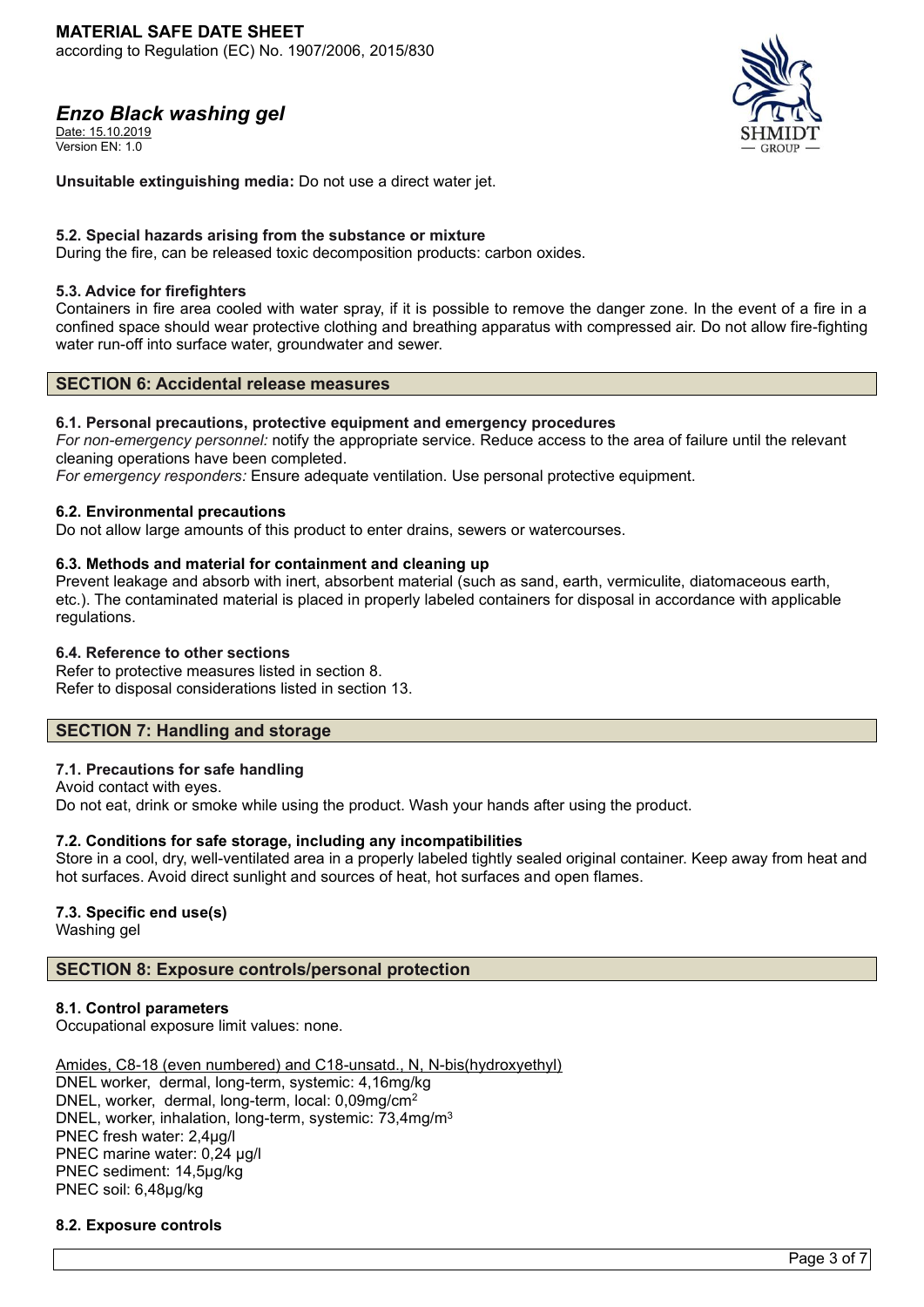Date: 15.10.2019 Version FN: 1.0



**Engineering controls**: not required

# **Individual protection measures, such as personal protective equipment:**

**Eye protection:**

Avoid eye contact.

# **Skin protection:**

*Hands*:

Appropriate chemical resistant gloves (EN 374)

In case of short-term exposure, wear protective gloves with efficacy level 2 or greater (breakthrough time> 30min.). For prolonged contact wear protective gloves with a level of effectiveness of 6 (breakthrough time> 480min.). The selection of suitable gloves does not only depend on the material, but also on the brand and quality resulting from differences in manufacturers. Resistance of the material, the glove can be determined after the tests. The exact time of the destruction of the protective gloves must be determined by the manufacturer.

#### *Other:*

It is not required under normal conditions of use

#### **Respiratory Protection:**

It is not required under normal conditions of use

# **Thermal hazards:**

Not applicable.

#### **Environmental exposure controls:**

Prevent the spread large quantities in the environment and enter drains and watercourses.

# **SECTION 9: Physical and chemical properties**

# **9.1. Information on basic physical and chemical properties**

- Appearance: Liquid/gel
- Color: red
- Odour: Characteristic, pleasant
- Odour threshold; not specified
- pH: not specified
- Melting point/freezing point; not specified
- Initial boiling point and boiling range; not specified
- Flash point; not specified
- Evaporation rate; not specified
- Flammability (solid, gas); not flammable
- Upper/lower flammability or explosive limits; not specified
- Vapour pressure; not specified
- Vapour density; not specified
- Relative density: >1g/cm<sup>3</sup>
- Solubility(ies); soluble in water
- Partition coefficient: n-octanol/water; not specified
- Auto-ignition temperature; not specified
- Decomposition temperature; not specified
- Viscosity; not specified
- Explosive properties; not specified
- Oxidising properties: not specified

# **9.2. Other information**

No other information available.

# **SECTION 10: Stability and reactivity**

**10.1. Reactivity** Not known. **10.2. Chemical stability** Stable under normal conditions of use, storage and transport. **10.3. Possibility of hazardous reactions**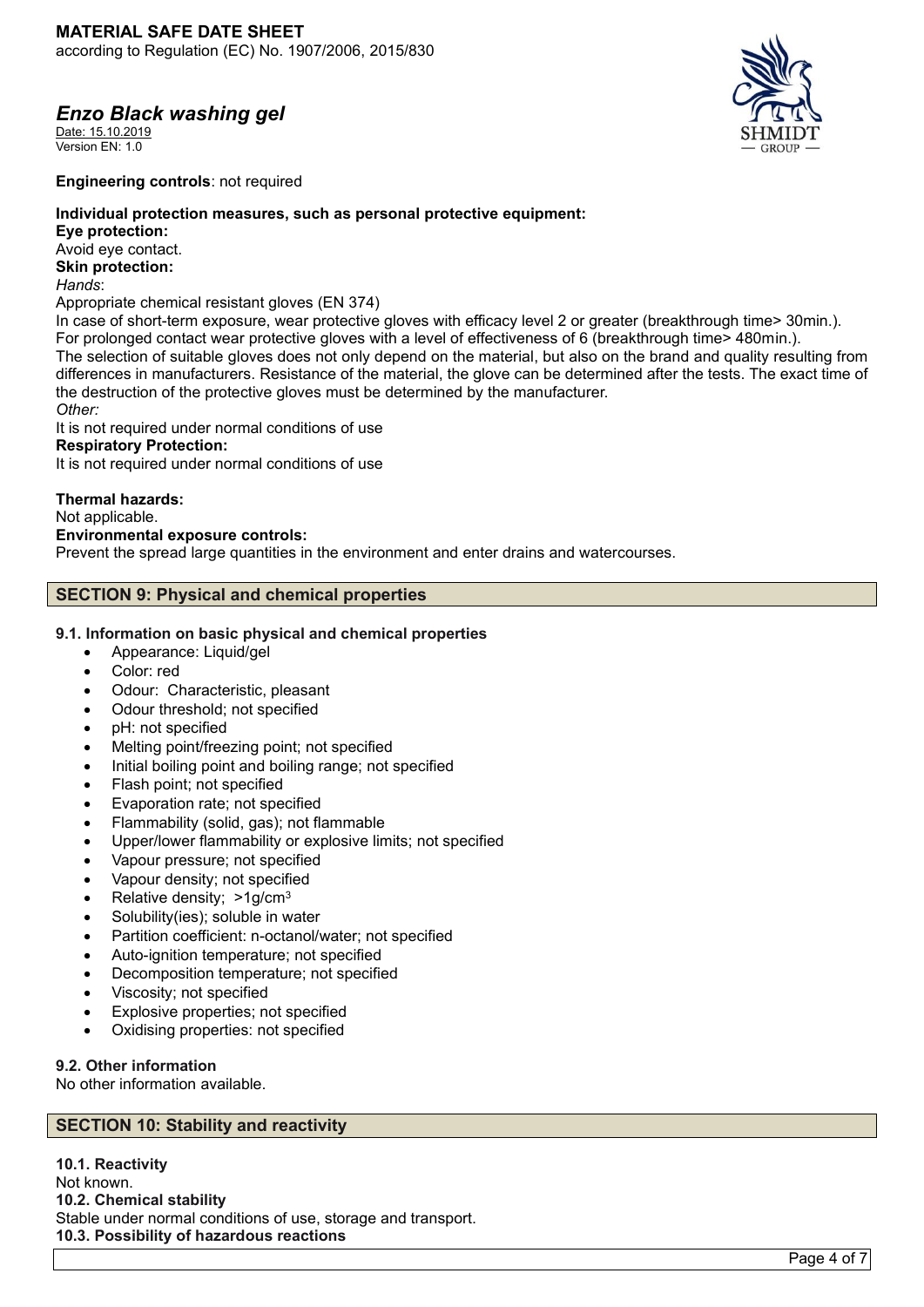Date: 15.10.2019 Version FN: 1.0

None. **10.4. Conditions to avoid** Keep away from heat, hot surfaces, sparks, open flames and other ignition sources. **10.5. Incompatible materials** None.

**10.6. Hazardous decomposition products**

Carbon oxides.

# **SECTION 11: Toxicological information**

# **11.1. Information on toxicological effects**

(a) acute toxicity: based on the available data, the classification criteria are not met Amides, C8-18 (even numbered) and C18-unsatd., N, N-bis(hydroxyethyl) LD50 (oral, rat): >5000mg/kg LD50 (dermal, rat): >2000mg/kg Alcohols, C12-14, ethoxylated, sulfates, sodium salts LD50 (oral, rat): >2000mg/kg

(b) skin corrosion/irritation: based on the available data, the classification criteria are not met (c) serious eye damage/irritation: **Causes serious eye irritation**

(d) respiratory or skin sensitization: based on the available data, the classification criteria are not met

(e) germ cell mutagenicity: based on the available data, the classification criteria are not met

(f) carcinogenicity: based on the available data, the classification criteria are not met

(g) reproductive toxicity: based on the available data, the classification criteria are not met

(h) STOT-single exposure: based on the available data, the classification criteria are not met

(i) STOT-repeated exposure: based on the available data, the classification criteria are not met

(j) aspiration hazard: based on the available data, the classification criteria are not met

# **SECTION 12: Ecological information**

**12.1.Toxicity**

**Harmful to aquatic life with long lasting effects.** Amides, C8-18 (even numbered) and C18-unsatd., N, N-bis(hydroxyethyl)

LC50 – fish: 2mg/l, 96h

LC50 – fish: 4,9mg/l, 96h LC50 – fish (Oncorhynchus mykiss): 2,4mg/l, 96h

EC50 – algae: 0,32mg/l, 48h

LC50 – algae: 2,4mg/l, 96h

LC50 – microorganisms: 1mg/l, 96h

EC50 chronic for algae (Desmodesmus subspicatus): 0,39mg/l, 72h

# **12.2. Persistence and degradability**

Amides, C8-18 (even numbered) and C18-unsatd., N, N-bis(hydroxyethyl)  $71,1\%$  in 28 days – easily biodegradable Alcohols, C12-14, ethoxylated, sulfates, sodium salts >80% in 28 days – easily biodegradable

The surfactant/surfactants contained in this product are in accordance with the biodegradability criteria contained in the Directive (EC) No. 648/2004 on detergents. Data confirming this fact is at the disposal of the competent authorities of the Member States and will be made available to them at their direct request or at the request of the detergent manufacturer.

# **12.3. Bioaccumulative potential**

No date available.

**12.4. Mobility in soil** No date available.

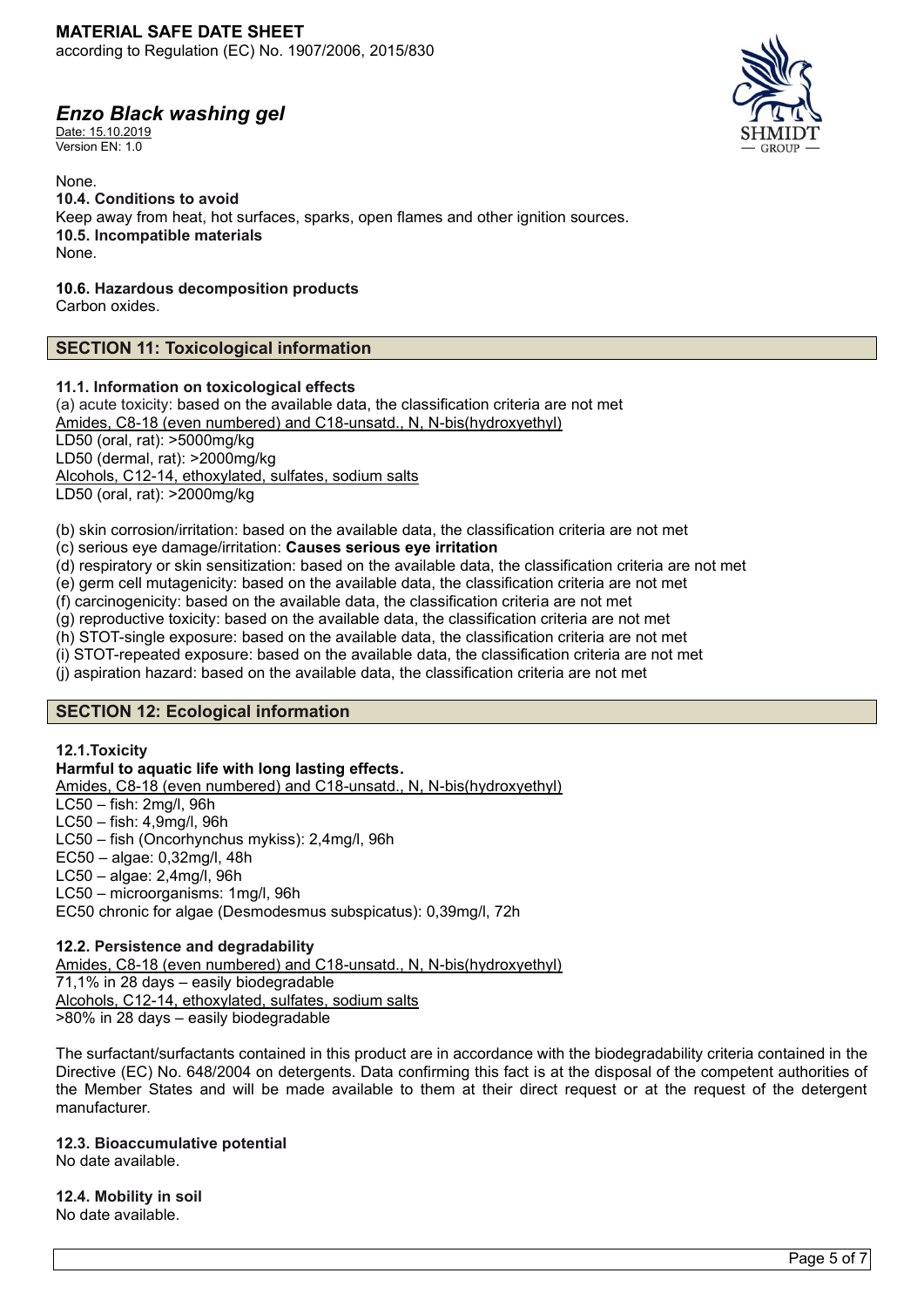Date: 15.10.2019 Version EN: 1.0



#### **12.5. Results of PBT and vPvB assessment**

Substances in the mixture do not meet the criteria for classification as PBT or vPvB in accordance with Annex XIII of REACH.

#### **12.6. Other adverse effects**

No information available.

#### **SECTION 13: Disposal considerations**

#### **13.1. Waste treatment methods**

Recommendations for the product: Small quantities can be disposed with household waste. Dispose of in accordance with local regulations.

Recommendations for used packaging: Recycle / dispose of packaging waste in accordance with applicable regulations.

#### **Directive 2008/98/EC Of The European Parliament And Of The Council of 19 November 2008 on waste and repealing certain Directives**

#### **SECTION 14: Transport information**

# ADR/RID/IMDG/ICAO: **14.1. UN number**

Not applicable

# **14.2. UN proper shipping name**

Not applicable

# **14.3. Transport hazard class(es)**

Not applicable

# **14.4. Packing group**

Not applicable

# **14.5. Environmental hazards**

Not applicable

#### **14.6 Special precautions for user**

Not applicable

# **14.7 Transport in bulk according to Annex II of MARPOL and the IBC Code**

Not applicable

# **SECTION 15: Regulatory information**

#### **15.1. Safety, health and environmental regulations/legislation specific for the substance or mixture**

# **EU REGULATIONS:**

- 1. Regulation (EC) No 1907/2006 of the European Parliament and of the Council of 18 December 2006 concerning the Registration, Evaluation, Authorisation and Restriction of Chemicals (REACH), establishing a European Chemicals Agency, amending Directive 1999/45/EC and repealing Council Regulation (EEC) No 793/93 and Commission Regulation (EC) No 1488/94 as well as Council Directive 76/769/EEC and Commission Directives 91/155/EEC, 93/67/EEC, 93/105/EC and 2000/21/EC.
- 2. Commission Regulation (EU) 2015/830 of 28 May 2015 amending Regulation (EC) No 1907/2006 of the European Parliament and of the Council on the Registration, Evaluation, Authorisation and Restriction of Chemicals (REACH)
- 3. Regulation (EC) No 1272/2008 of the European Parliament and of the Council of 16 December 2008 on classification, labelling and packaging of substances and mixtures, amending and repealing Directives 67/548/EEC and 1999/45/EC, and amending Regulation (EC) No 1907/2006 (Text with EEA relevance).